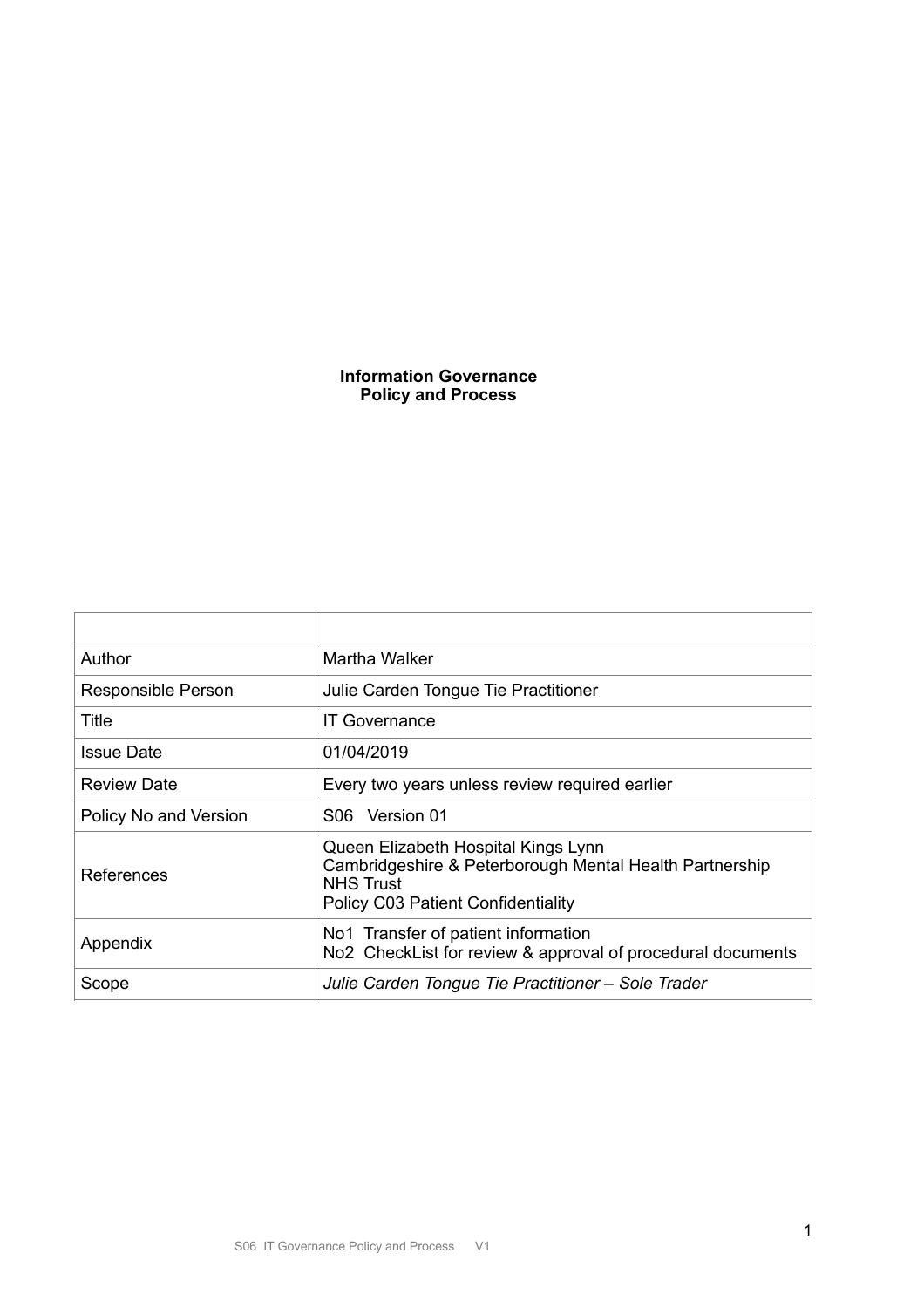## **Introduction**

Information is a vital asset, both in terms of the clinical management of individual patients and the efficient management of services and resources. It plays a key part in clinical governance, service planning and performance management.

It is of paramount importance to ensure that information is effectively and efficiently managed, and that appropriate policies, procedures and management accountability provide a robust governance framework for information management.

The policy is intended to be fully consistent and compatible with the policies and practices throughout Julie Carden's strategy for Information Governance and is developed to achieve compliance to the Care Quality Commission Outcomes.

### **NOTE: With the introduction of GDPR if there is ANY doubt about sharing, sending or storing patient information you must seek advice from the BMA, GMC, or medical indemnity organisation (MDU, MPS etc.).**

## **Purpose**

The purpose of this policy is to provide details of the framework for implementation of the Information Governance (IG) strategy to enable the tongue tie practitioner to meet its responsibilities for the management of information assets and resources.

This policy applies to:

- All information used by Julie Carden
- All information systems managed by Julie Carden<br>• Any individual using information 'owned' by Julie C
- Any individual using information 'owned' by Julie Carden<br>• Any individual requiring access to information 'owned' by
- Any individual requiring access to information 'owned' by Julie Carden

## **Definitions**

### **Breach of Confidentiality**

A breach of confidentiality is the unauthorised disclosure of personal information provided in confidence.

### **Confidential Information**

Confidential information can be anything that relates to parents and babies (clients or patients) or any other information held in any form (such as paper or other forms like electronic, microfilm, audio or video) howsoever stored (such as patient records, paper diaries, computer or on portable devices such as laptops, tablets, smartphones) or even passed by word of mouth. Person identifiable information is anything that contains the means to identify an individual.

### **Disclosure**

This is the divulging or provision of access to data.

### **Patient identifiable Information**

Key identifiable information includes:

- Patient's name, address, full post code, date of birth;
- Pictures, photographs, videos, audio-tapes or other images of patients;
- Anything else that may be used to identify a patient directly or indirectly.

### **Public Interest**

Exceptional circumstances that justify overruling the right of an individual to confidentiality in order to serve a broader societal interest. Decisions about the public interest are complex and must take account of both the potential harm that disclosure may cause and the interest of society in the continued provision of confidential health services.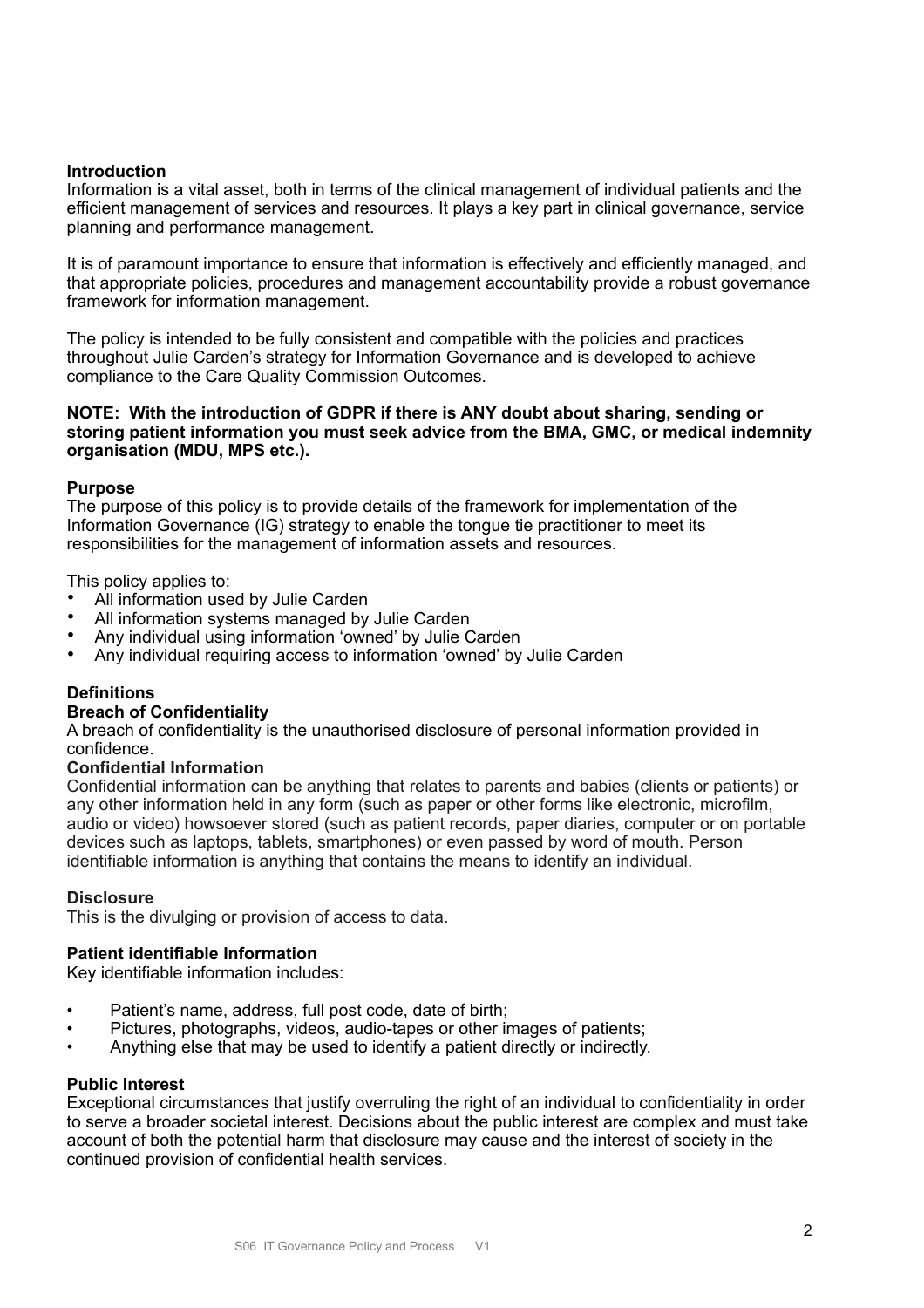## **Sensitive Data**

Data held about an individual which contains both personal and sensitive information. There are only seven types of information detailed in the Data Protection Act 1998 that are deemed as sensitive:

- Racial or ethnic origin
- Religious or other beliefs
- Political opinions
- Trade union membership
- Physical or mental health
- Sexual life
- Criminal proceedings or convictions

### **Responsibilities**

**Julie Carden** is the accountable practitioner responsible for ensuring appropriate mechanisms are in place to support service delivery and continuity. Maintaining confidentiality is pivotal to Julie Carden being able to supply a first class confidential service that provides the highest quality patient care. Julie Carden has a particular responsibility for ensuring that her service corporately meets its legal responsibilities, and for the adoption of internal and external governance requirements.

## **Caldicott Guardian**

Julie Carden, as Caldicott Guardian has a particular responsibility for reflecting patients' interests regarding the use of patient identifiable information. The Caldicott Guardian is responsible for ensuring patient identifiable information is shared in an appropriate and secure manner.

### **Registered Manager**

It is the responsibility of Julie Carden to ensure the implementation of policies throughout her area of responsibility. Any other staff in the clinical area should also react in an appropriate manner when informed of instances where behaviour is not in accordance with the policy that is set out herein.

## **All Staff**

Anyone working on behalf of Julie Carden, involved in the receipt, handling or communication of person identifiable information, must adhere to this policy to support the reputation of Julie Carden and where relevant of her profession. Everyone has a duty to respect a data subjects rights to confidentiality.

### **Aim**

Julie Carden's Information Governance aims are to:

- Hold information securely and confidentially
- Obtain information fairly and efficiently
- Record information accurately and reliably
- Use information effectively and ethically
- Share information appropriately and lawfully
- Encourage best practice

### **Information Governance principles**

Julie Carden recognises the need for an appropriate balance between openness and confidentiality in the management and use of information. Julie Carden fully supports the principles of corporate governance and recognises its public accountability, but equally places importance on the confidentiality of, and the security arrangements to safeguard, both personal information about patients and staff and commercially sensitive information.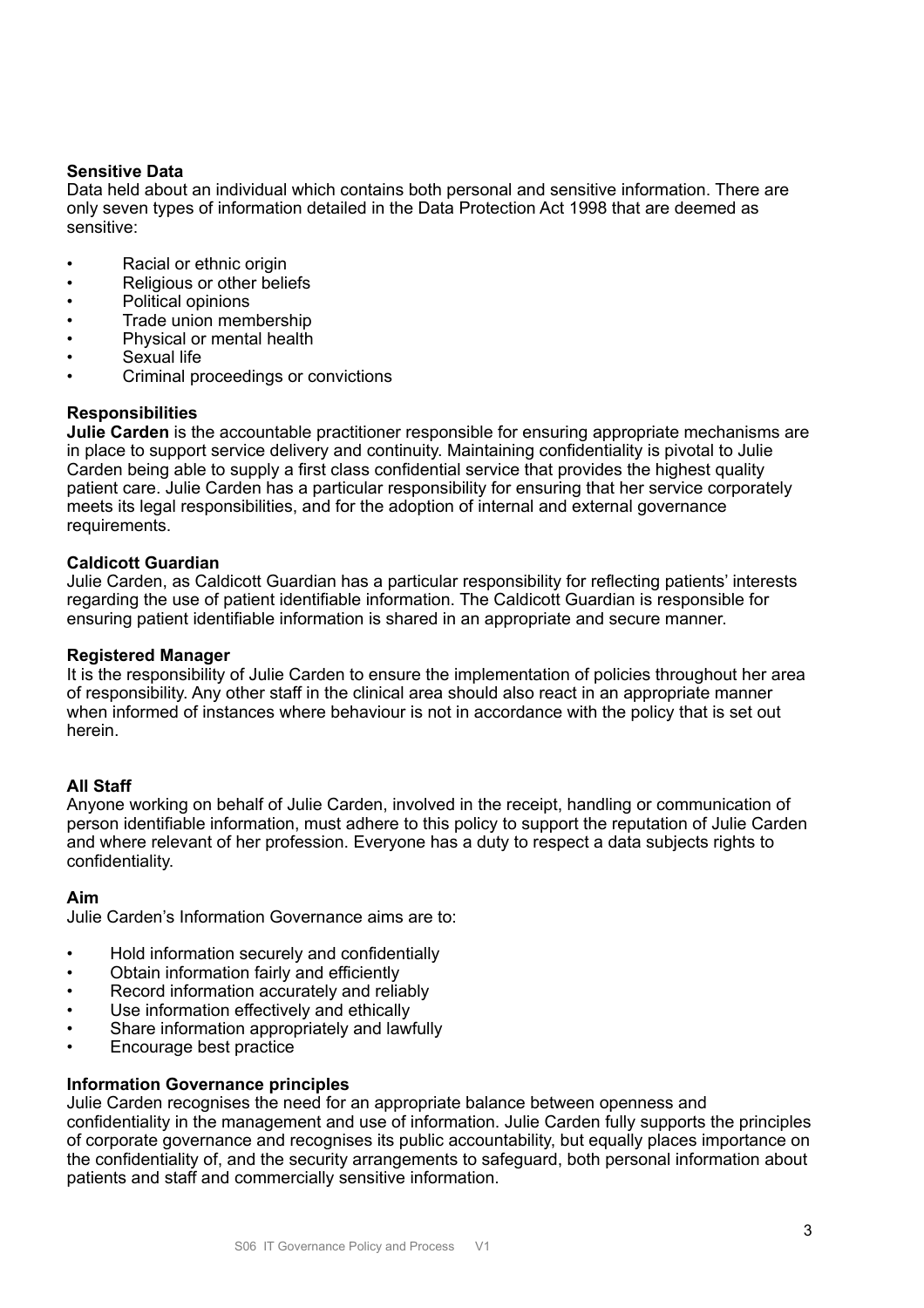Julie Carden also recognises the need to share patient information with other health providers and other agencies in a controlled manner consistent with the interests of the patient and, in some circumstances, the public interest.

Julie Carden believes that accurate, timely and relevant information is essential to deliver the highest quality health care. As such it is the responsibility of all staff to ensure and promote the quality of information and to actively use information in decision making processes. (Appendix no2)

## **Responsibilities**

All information used by Julie Carden that may be subject to handling by individuals - it is necessary for these individuals to be clear about their responsibilities and for Julie Carden to provide and support appropriate education and training.

Julie Carden must ensure legal requirements are met.

To manage necessary obligations, Julie Carden will issue and support standards, policies and procedures ensuring information is held, obtained, recorded, used and shared correctly.

Julie Carden will ensure an Information Governance audit is carried out at least annually.

Julie Carden as user of information must:

- Be aware of her responsibilities, both legal and other
- Comply with policies and procedures
- Work within the principles outlined in the Information Governance framework;
- Undertake annual Information Governance training

## **KEY ELEMENTS OF THE INFORMATION GOVERNANCE FRAMEWORK**

### **Legal Compliance**

- Julie Carden regards all identifiable personal information relating to patients as confidential
- Julie Carden will undertake annual audits of compliance with legal requirements
- Julie Carden regards all identifiable personal information as confidential except where national policy on accountability and openness requires otherwise
- Julie Carden has established and will maintain policies to ensure compliance with GDPR, the Data Protection Act and Caldicott Guardian
- Julie Carden has established and will maintain policies for the controlled and appropriate sharing of patient information with other agencies, and destruction of medical records taking account of relevant legislation (e.g. Health and Social Care Act)
- The Information Governance legal compliance requirements are linked to Julie Carden's confidentiality procedures as appropriate

### **Information Security**

- Julie Carden has appointed herself to oversee information security
- Julie Carden has appointed an external IT advisor whose remit includes IT security for website design, social media.
- Julie Carden has established and will maintain standards and policies for the effective and secure use and management of her information assets and resources
- Julie Carden has established and will maintain standards and guidance for the effective and secure transfer of information between herself and clients.
- Julie Carden has established and will maintain standards and policies for the disclosure of information
- Julie Carden will undertake annual assessments and audits of its information and IT security arrangements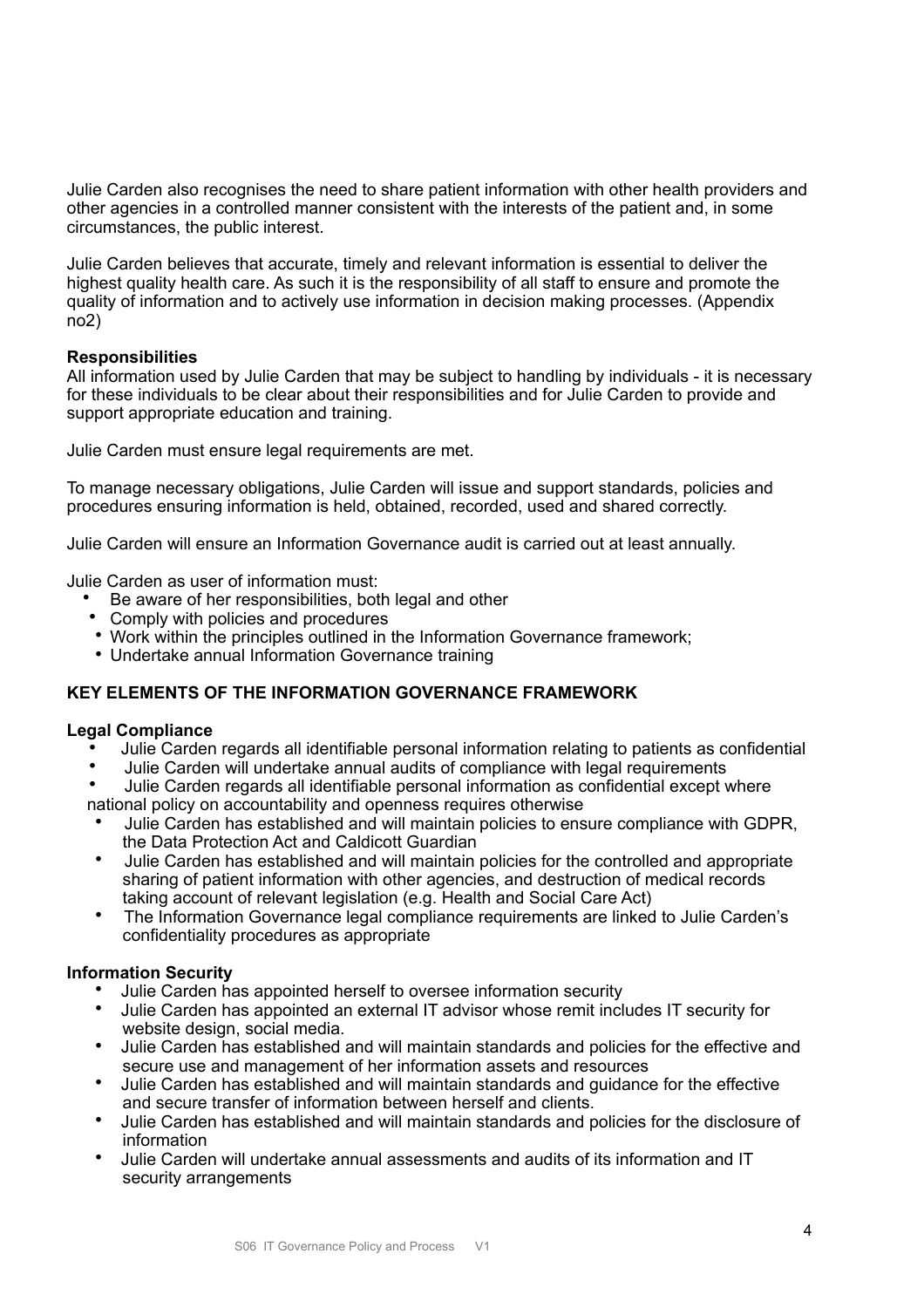- Julie Carden promotes effective confidentiality and security practice through policies, procedures and training
- Julie Carden has established and will maintain incident reporting procedures, and monitors and investigates all reported instances of actual or potential breaches of confidentiality and security

### **Information Quality Assurance**

- Julie Carden will establish and maintain policies and procedures for information quality assurance
- Julie Carden will undertake annual assessments and audits of its information quality<br>• Wherever possible, information quality should be assured at the point of collection
- Wherever possible, information quality should be assured at the point of collection<br>• Julie Carden will promote information quality through policies, procedures/user mai
- Julie Carden will promote information quality through policies, procedures/user manuals and training

### **Records Management**

- Julie Carden has established and will maintain policies and procedures for the effective management of records including transfer internally and externally (Appendix no1)
- Julie Carden will undertake annual assessments and audits of records management<br>• Julie Carden promotes records management through policies, procedures and training
- Julie Carden promotes records management through policies, procedures and training

#### **Information Governance Training**

- Julie Carden will maintain yearly Information Governance Training to keep updated and provide best practice
- Julie Carden provides general Information Governance awareness on a regular basis through peer meetings etc.

**END**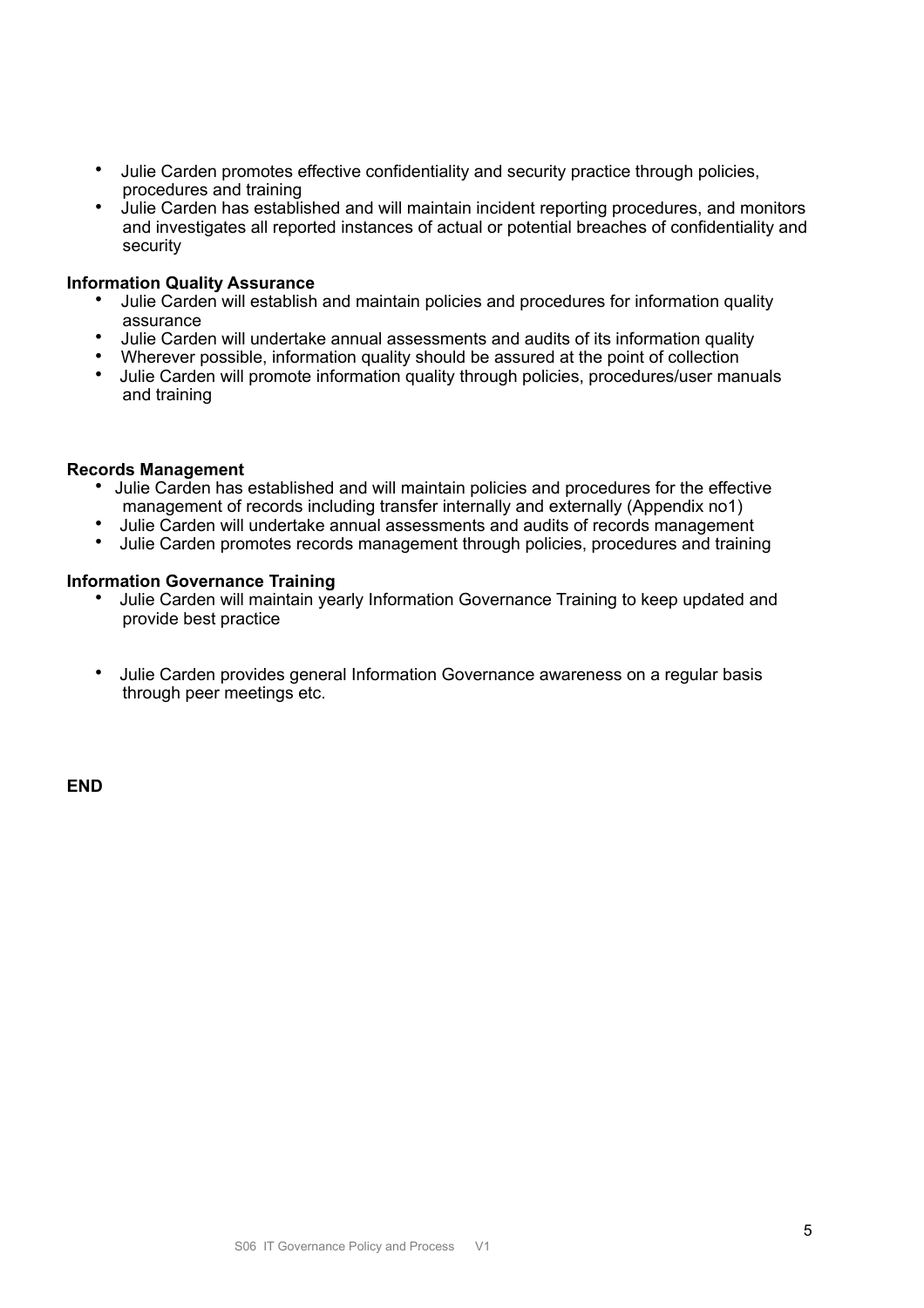Appendix no 1

# **TRANSFER OF PATIENT INFORMATION INTERNALLY**

- Confidentiality is paramount when discussing patient information
- Information should only be transferred on a need to know basis
- Third parties should not be used unless absolutely necessary
- Patient records should be filed away and stored securely as soon as possible
- Patient records should not be on display
- Patient details should not be left on unattended computer screens
- Systems should be fully logged out when not in use
- Ensure all password changes are completed on a frequent basis

## **TRANSFER OF PATIENT INFORMATION EXTERNALLY**

### **By Phone**

• Patient information should never be relayed without the express consent of the patient. Information between primary & secondary or community should always be on a need to know basis. Always check the validity of the caller by ringing back (not to a direct line) other providers of care work to the same guidance and should not mind such checks being made. If you are in doubt check with the general manager.

### **By Fax**

- Sending Make sure that you have the correct fax number. Check new numbers by sending a test fax.
- Ensure that the information has been retrieved and not hanging around somewhere, ask recipient to telephone back on receipt.
- Always use a fax cover sheet stating for whose attention status (urgent etc) and required response. Do not use patient name on cover sheet.
- Receiving Check that we are intended recipient if sent in error fax back immediately to sender.
- Immediately secure either in notes by scanning and saving on to patient's notes on to computer system
- Contact sender to acknowledge receipt
- Always ensure that adequate paper & ink are in fax and that fax cover sheets are available.

*REMEMBER FAX IS PROBABLY THE LEAST SECURE METHOD OF TRANSPORTING PATIENT INFORMATION. ASK YOURSELF DOES IT NEED TO BE FAXED OR IS THERE AN ALTERNATIVE* 

### **By Post**

- Check address against notes
- Ensure that the correct letter goes in the correct envelope
- Do not use envelopes with Julie Carden Tongue Tie Practitioner details on
- Ensure that envelopes are sealed tightly

REMEMBER ALL TRANSFER OF INFORMATION SHOULD BE NECESSARY AND AS SECURE AS POSSIBLE. USE REFERENCE NUMBER RATHER THAN NAMES WHEREVER POSSIBLE.

## **By Internet (electronically)**

- Patients' records are safely stored on Computer system. Only Julie Carden authorised user has access to Computer system.
- Sensitive information is saved on password protected folders on AR secure drive.
- When emailing patients' electronic records externally to a health provider/hospital, files should be password protected. to insure maximum levels of security at all times.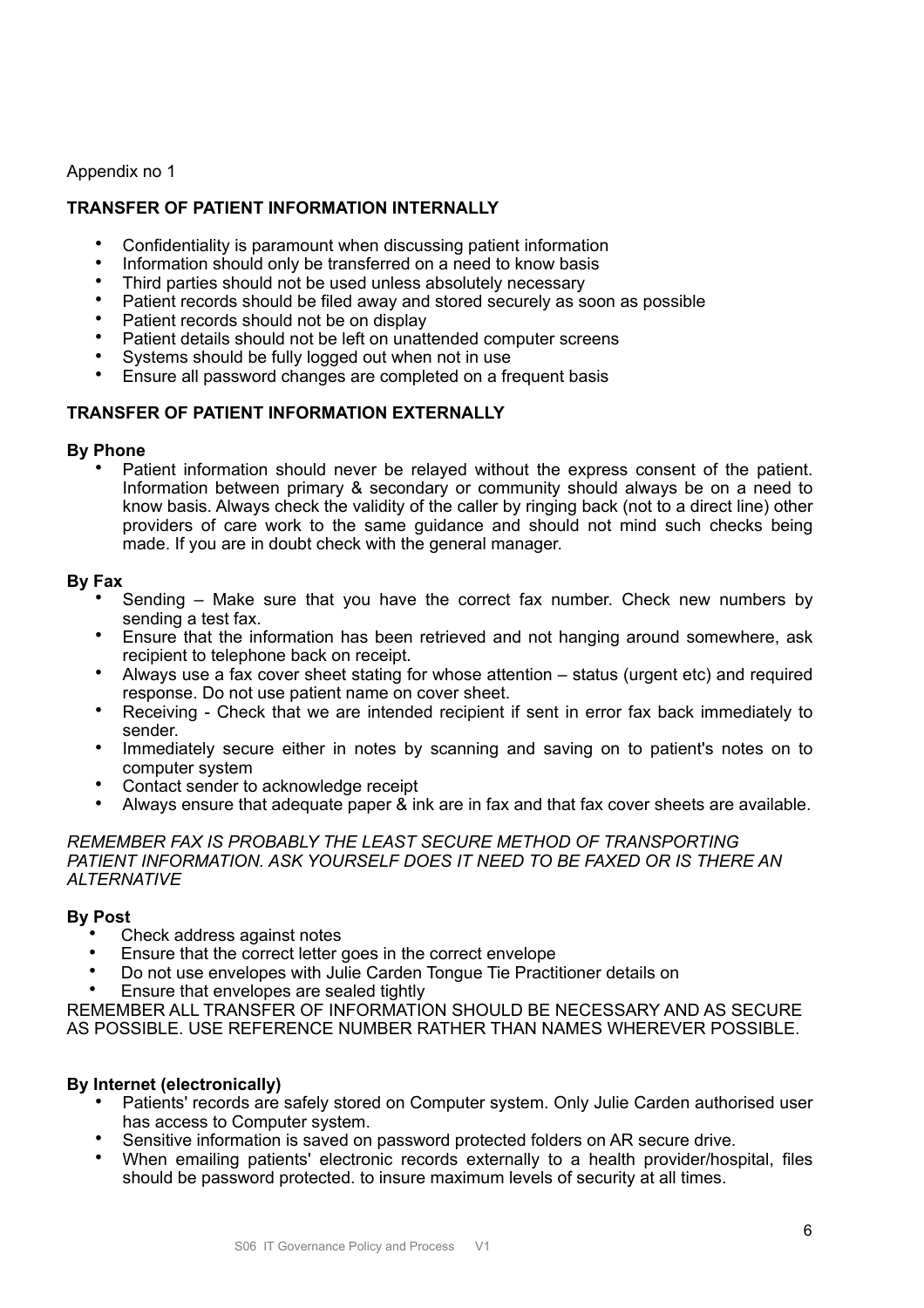- Only use secure company email accounts.
- Make sure recipient's email is correct before sending patient's details.

## Appendix No 2

## **CHECKLIST FOR THE REVIEW AND APPROVAL OF PROCEDURAL DOCUMENTS**

To be completed and attached to any document which guides practice when submitted to the appropriate committee for consideration and approval.

| Title of document being reviewed |                                                                                                  |               |          |
|----------------------------------|--------------------------------------------------------------------------------------------------|---------------|----------|
| 1                                | <b>Title</b>                                                                                     | Yes/No/Unsure | Comments |
|                                  | Is the title clear and unambiguous?                                                              |               |          |
|                                  | Is it clear whether the document is a<br>guideline, policy, protocol or standard?                |               |          |
| $\overline{2}$                   | <b>Rationale</b>                                                                                 |               |          |
|                                  | Are reasons for development of the<br>document stated?                                           |               |          |
| 3                                | <b>Development Process</b>                                                                       |               |          |
|                                  | Is the method described in brief?                                                                |               |          |
|                                  | Are individuals /users involved in the<br>development identified?                                |               |          |
|                                  | Do you feel a reasonable attempt has<br>been made to ensure relevant expertise<br>has been used? |               |          |
| 4                                | <b>Content</b>                                                                                   |               |          |
|                                  | Is the objective of the document clear?                                                          |               |          |
|                                  | Is the target population clear and<br>unambiguous?                                               |               |          |
|                                  | Are the intended outcomes described?                                                             |               |          |
|                                  | Are the statements clear and<br>unambiguous?                                                     |               |          |
| 5                                | <b>Evidence Base</b>                                                                             |               |          |
|                                  | Is the type of evidence to support the<br>document identified explicitly?                        |               |          |
|                                  | Are key references cited?                                                                        |               |          |
|                                  |                                                                                                  |               |          |
|                                  | Are local/organisational supporting<br>documents referenced?                                     |               |          |